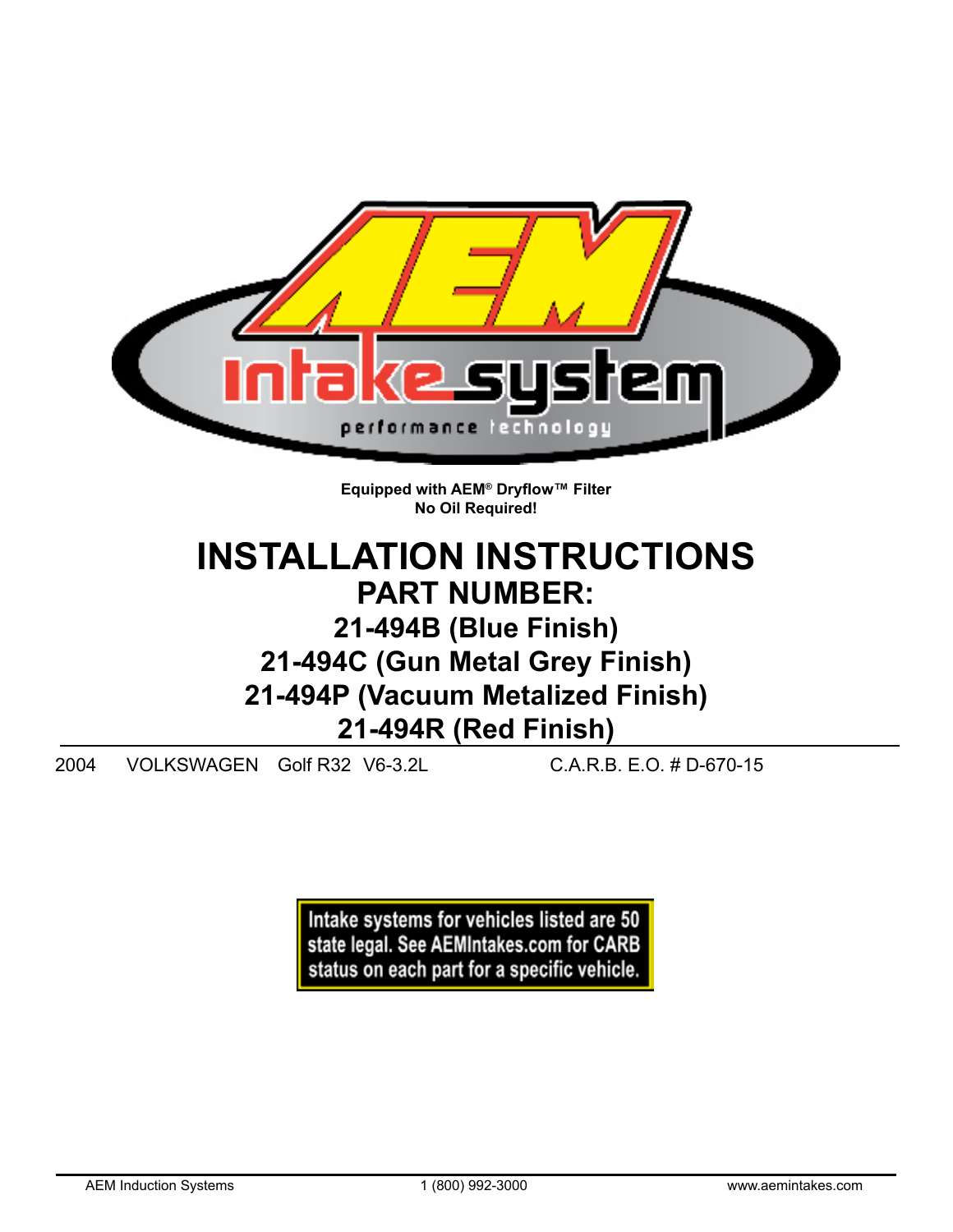## **PARTS LIST**

| <b>Description</b>                   | Qty. | <b>Part Number</b> |
|--------------------------------------|------|--------------------|
| Element Parts Kit 2.75 X 5" Dry Ele. |      | 21-202DK           |
| Inlet Pipe                           |      | 2-579              |
| Hose, Adapter 3.25/2.75x3"           |      | 5-328              |
| Mount, Rubber 1" X 6mm               |      | 1228599            |
| Washer, 6mm Soft Mount               | 4    | 08160              |
| Nut, M6 Hex Serrated                 | 3    | 444.460.04         |
| 1/2" Bnd. Hose Clamp, 3.15"-4.00"    |      | 9456               |
| 1/2" Bnd. Hose Clamp, 2.56"-3.50"    | ົ    | 9448               |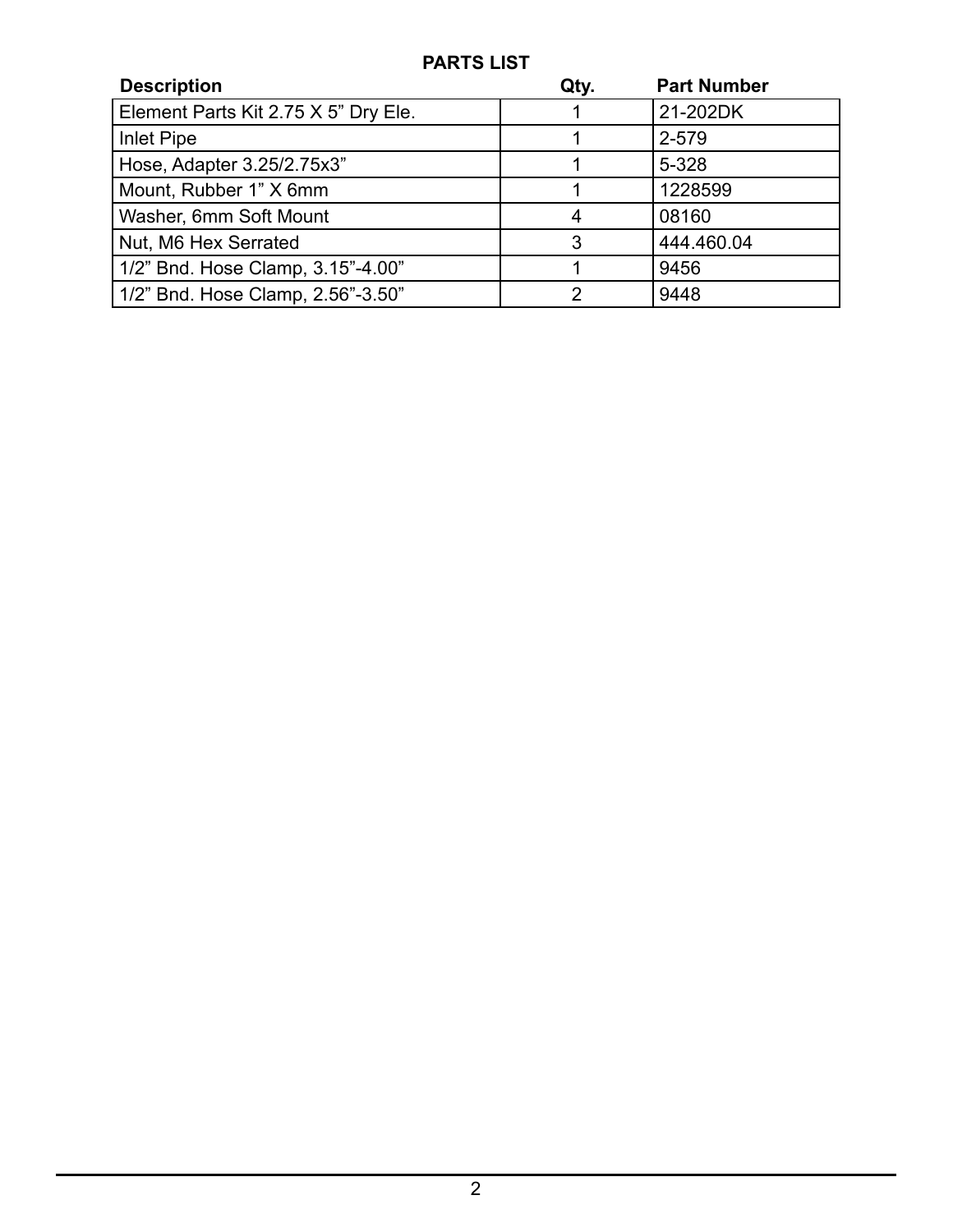**Read and understand these instructions BEFORE attempting to install this product. Failure to follow installation instructions and not using the provided hardware may damage the intake tube, throttle body and engine.**

**The AEM® intake system is a performance product that can be used safely during mild weather conditions. During harsh and inclement weather conditions, you must return your vehicle to stock OEM air box and intake tract configuration. Failure to follow these instructions will void your warranty.**

#### **1. Preparing Vehicle**

- a. Make sure vehicle is parked on level surface.
- b.Set parking brake.
- c. If engine has run in the past two hours, let it cool down.
- d. Lift the plastic battery cover, disconnect the negative battery terminal, then remove the short positive lead from the positive battery terminal. **(Fig. 1)**
- e. Do not discard stock components after removal of the factory system.

### **2. Removal of stock system**

- a. Swing the fuse box on top of the battery upwards and remove the hinge from the plastic battery box.
- b. Remove the four screws along the top of the radiator support. **(Fig. 2)** Remove the two plastic covers.
- c. Remove the battery hold down bolt and remove the battery from the vehicle. **(Fig. 3)**
- d. Remove the three bolts that secure the plastic battery box in place. Two bolts are located at the rear of the battery, on either side of the plastic wire tunnel. The third bolt is located on the radiator side of the battery. **(Fig. 4)**
- e. Unlatch the plastic wire tunnel cover on the backside of the battery box. **(Fig. 5)** Swing the cover open and remove the wire harness for the plastic battery box.
- f. Open the plastic clip that secures the positive battery lead to the engine side of the plastic battery box. **(Fig. 6)** Remove the plastic battery box from the vehicle.
- g. Remove the plastic battery tray from the vehicle by removing the four bolts that secure it. **(Fig. 7)**
- h. Unplug the wire connector from the MAF sensor. **(Fig. 8)**
- i. Loosen the hose clamp that secures the inlet tube to the MAF sensor. Pull the inlet tube clear of the MAF sensor. **(Fig. 9)**
- j. Remove the nut that secures the lower intake tube to the inner fender well. **(Fig. 10)**
- k. Remove the two bolts that secure the air box. **(Fig. 11)** Remove the air box, MAF sensor, and lower inlet tube from the vehicle.
- l. Remove the two screws securing the MAF sensor to the air box and set the MAF sensor aside in a safe place where it won't be damaged.
- m. Raise the front of the vehicle with a jack. Refer to your owner's manual for proper jack and jack stand placement to properly support vehicle. Support your vehicle using properly rated jack stands before wheel removal or while working under the vehicle.

#### **NEVER WORK UNDER A VEHICLE WITHOUT USING JACK STANDS.**

- i. Remove the driver side wheel.
- ii. Remove the screws securing the driver's side fender liner in place. Fold the fender liner back and out of the way to allow access to the area behind the front bumper.
- n. Remove the plastic cover behind the driver's side headlight. The cover is secured with three plastic rivets. The rivets are released by pushing the center of the plastic rivet with a small, pointed object. Two rivets are located at the top of the plastic cover, in the radiator support. **(Fig. 12)** The third rivet is accessible from under the car. **(Fig. 13)** Pull the plastic cover out of the engine bay. **(Fig. 14)**
- o. Remove the wiring harness from the plastic cradle in the fender well by pulling straight up. **(Fig. 15)**
- p. Move the harness to the other side of the negative battery cable by removing the negative battery cable from its platic clip. Pass the wire harness under the negative battery cable and replace the battery cable in its plastic clip.**(Fig. 16)**
- q. From inside the fender well, remove the plastic wire harness cradle from the fenderwell by squeezing the two tabs on the back. **(Fig. 17)**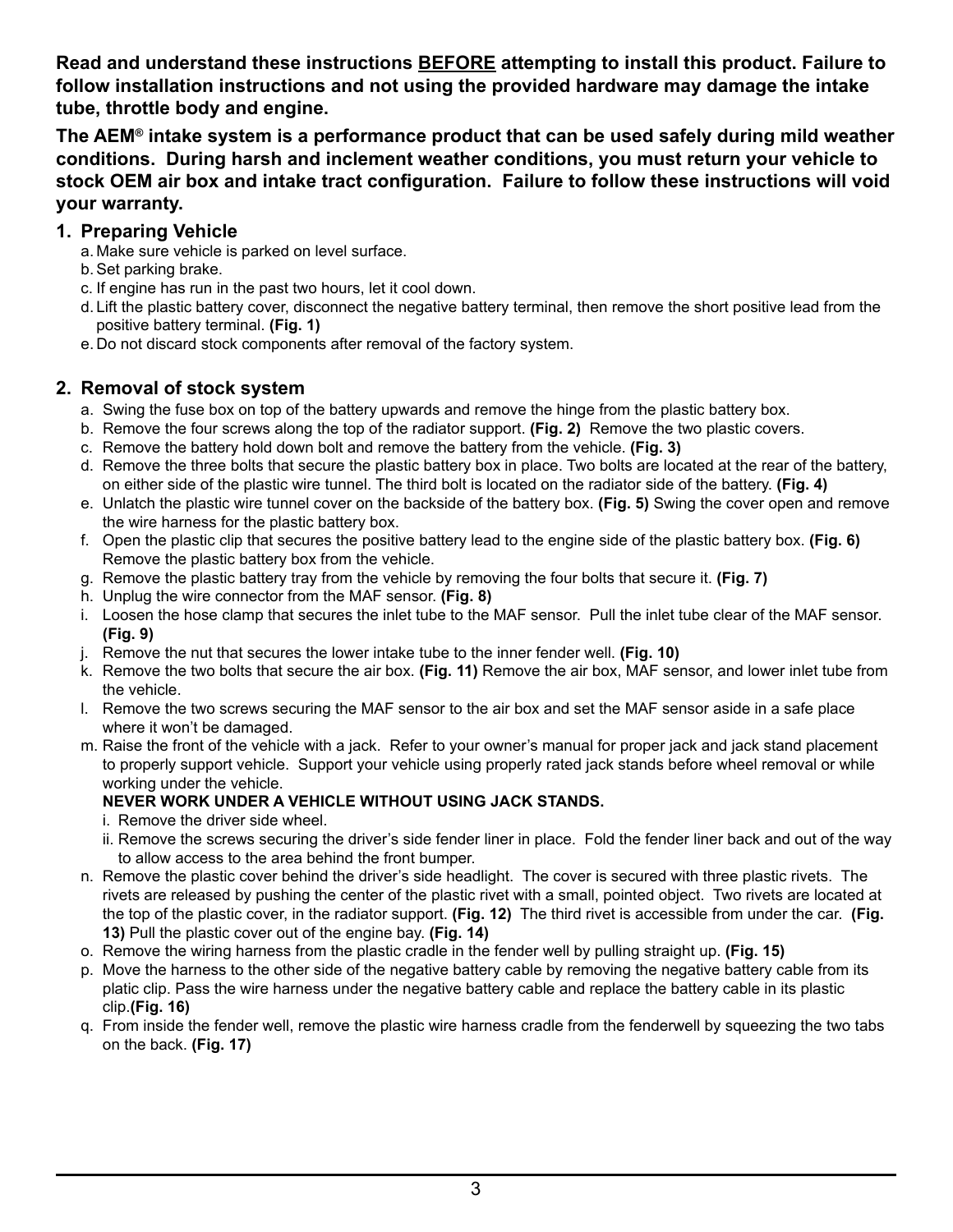### **3. Installation of AEM® intake system.**

- a. When installing the intake system, do not completely tighten the hose clamps or mounting hardware until instructed to do so.
- b. Install the rubber mount in the outermost hole to the rear of the large opening behind the headlight. Insert the rubber mount from below **(Fig. 18)** and secure it with a large fender washer and lock nut from the top. **(Fig. 19)**
- c. Place a large fender washer on the stud that originally secured the lower intake tube in place. **(Fig. 20)**
- d. Install the reducer coupler onto the MAF sensor using the 3.25" hose clamp. The reducer coupler goes on the end that was originally in the air box. **(Fig. 21)**
- e. Insert the upper end of the AEM® inlet pipe into the small end of the reducer coupler with the 2.75" hose clamp. The upper end is the end with the AEM® decal.
- f. Feed the AEM<sup>®</sup> inlet pipe into the engine bay and fender well. The lower bracket should line up with the rubber mount installed in step 3b. The upper mount should line up with the stud originally used to mount the lower intake tube.
- g. Install a large fender washer and lock nut onto both the rubber mount and the stud. **(Fig. 22 & 23)** Refer to the following diagram for proper rubber mount installation.



- h. Insert the MAF sensor into the factory upper intake tube using the original hose clamp. Rotate the MAF sensor so that the wire connector is in a similar location to the factory. Plug in the MAF sensor wire connector. Refer to Fig. 9.
- i. Install the AEM® air filter onto the bottom of the AEM® inlet pipe using the supplied hose clamp. **(Fig. 24)**
- j. Adjust the intake system for best fitment and snug the hose clamps and locknuts down. Ensure that no part of the intake system comes into contact with any part of the vehicle.
- k. Re-assemble the vehicle in the reverse order of disassembly. The large plastic cover behind the headlights that was retained by the three plastic rivets does not need to be reinstalled.





Fig.1 Fig.2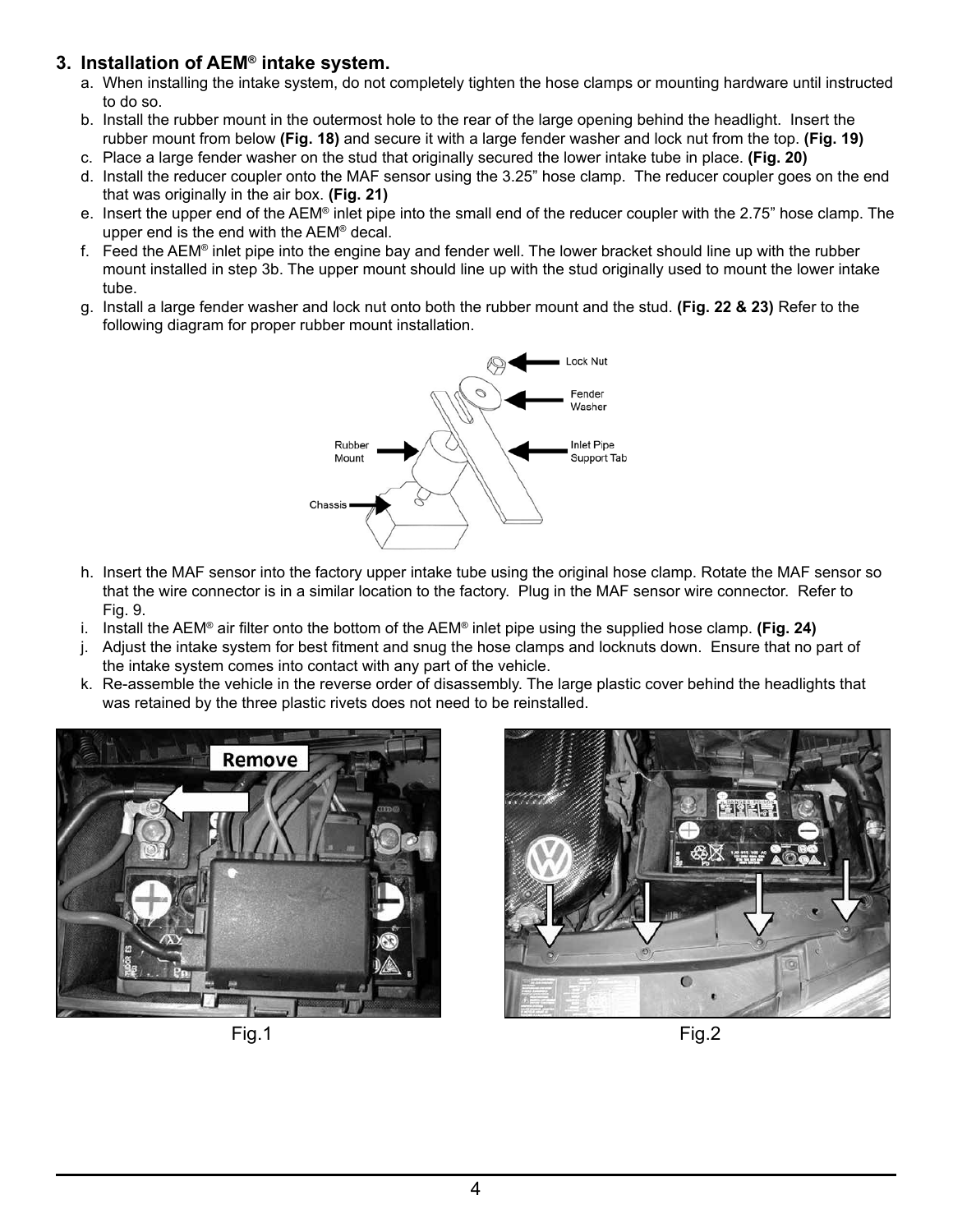









Fig.3 Fig.4



Fig.5 Fig.6



Fig.7 Fig.8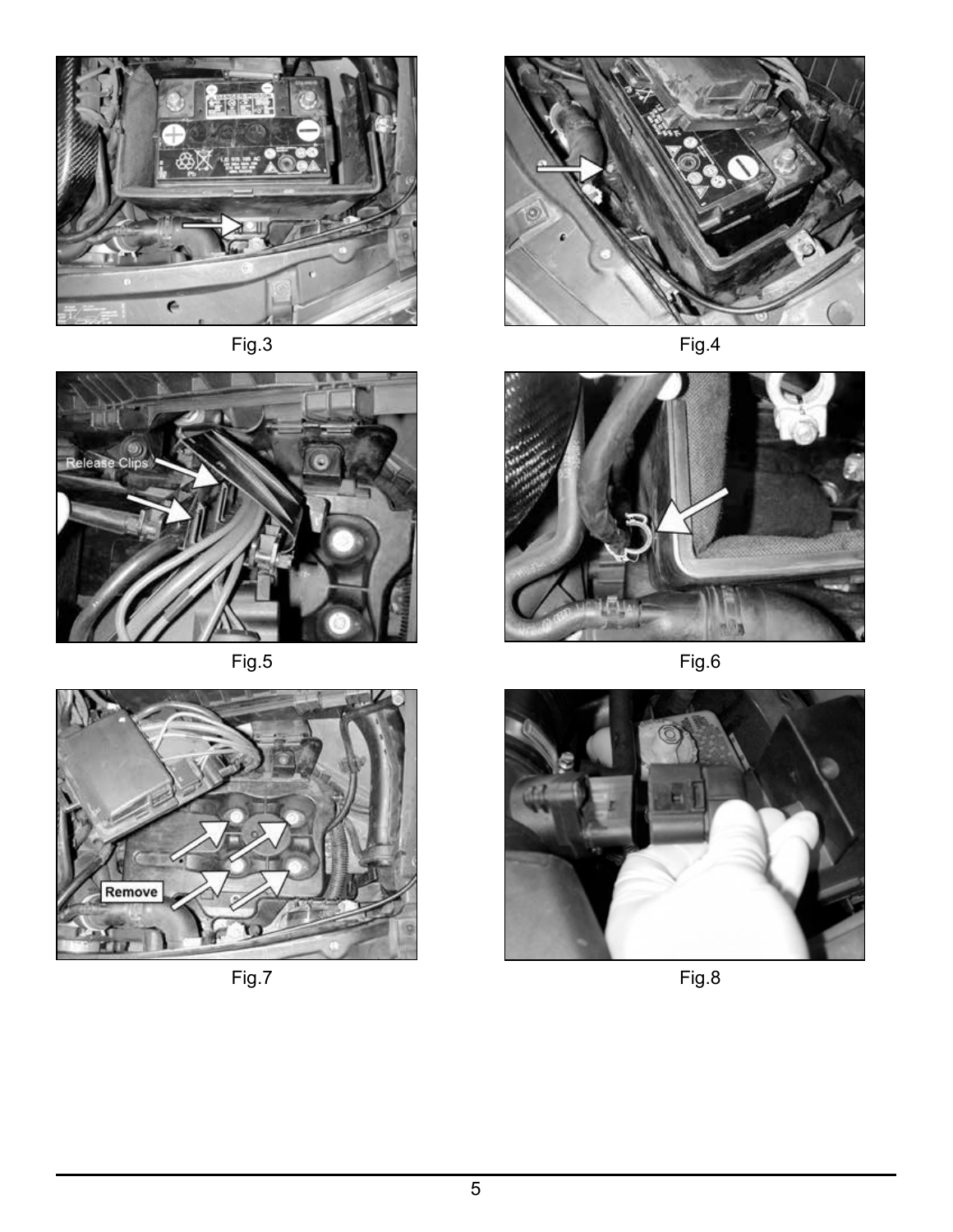





Fig.13 Fig.14





Fig.11 Fig.12

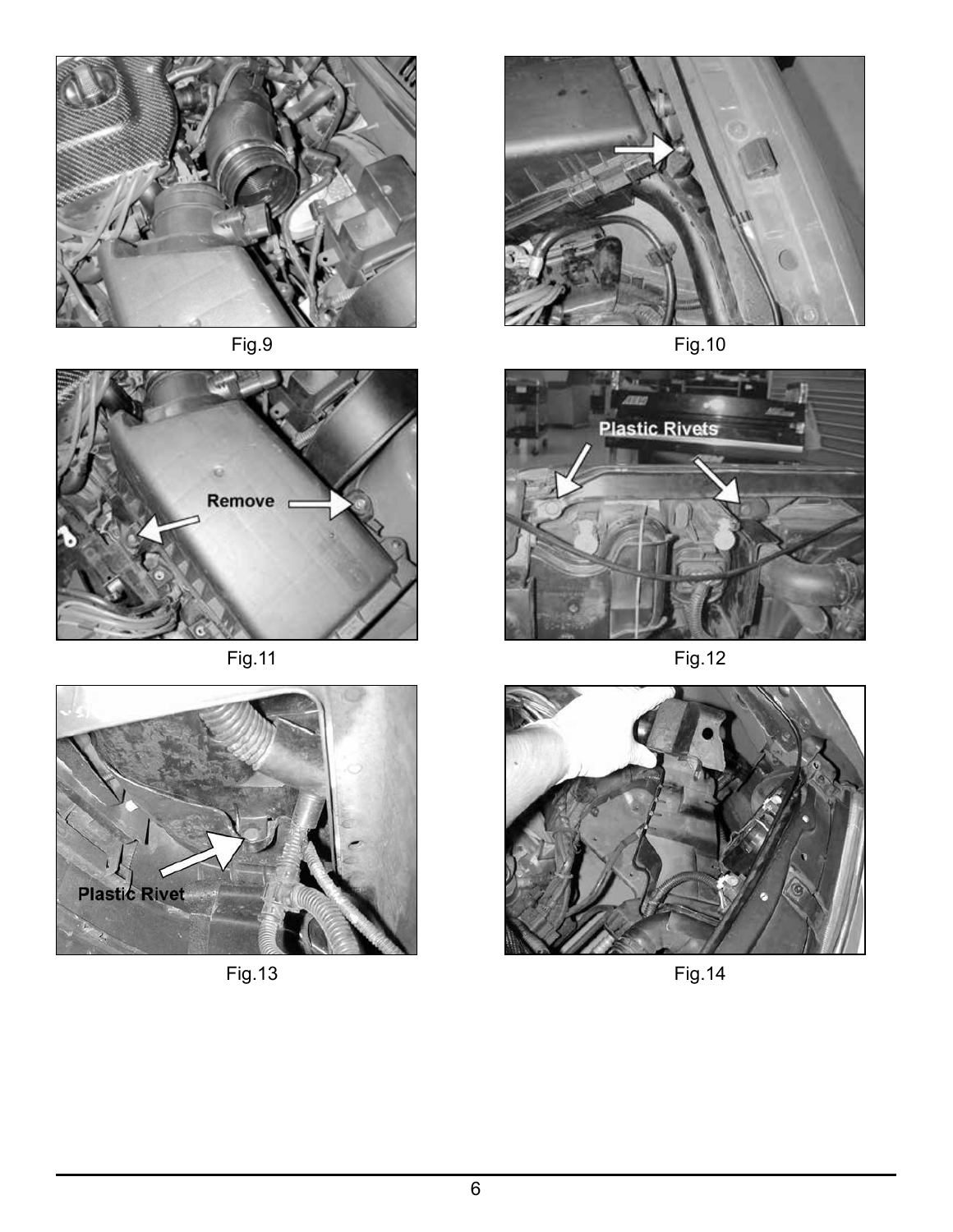









Fig.19 Fig.20

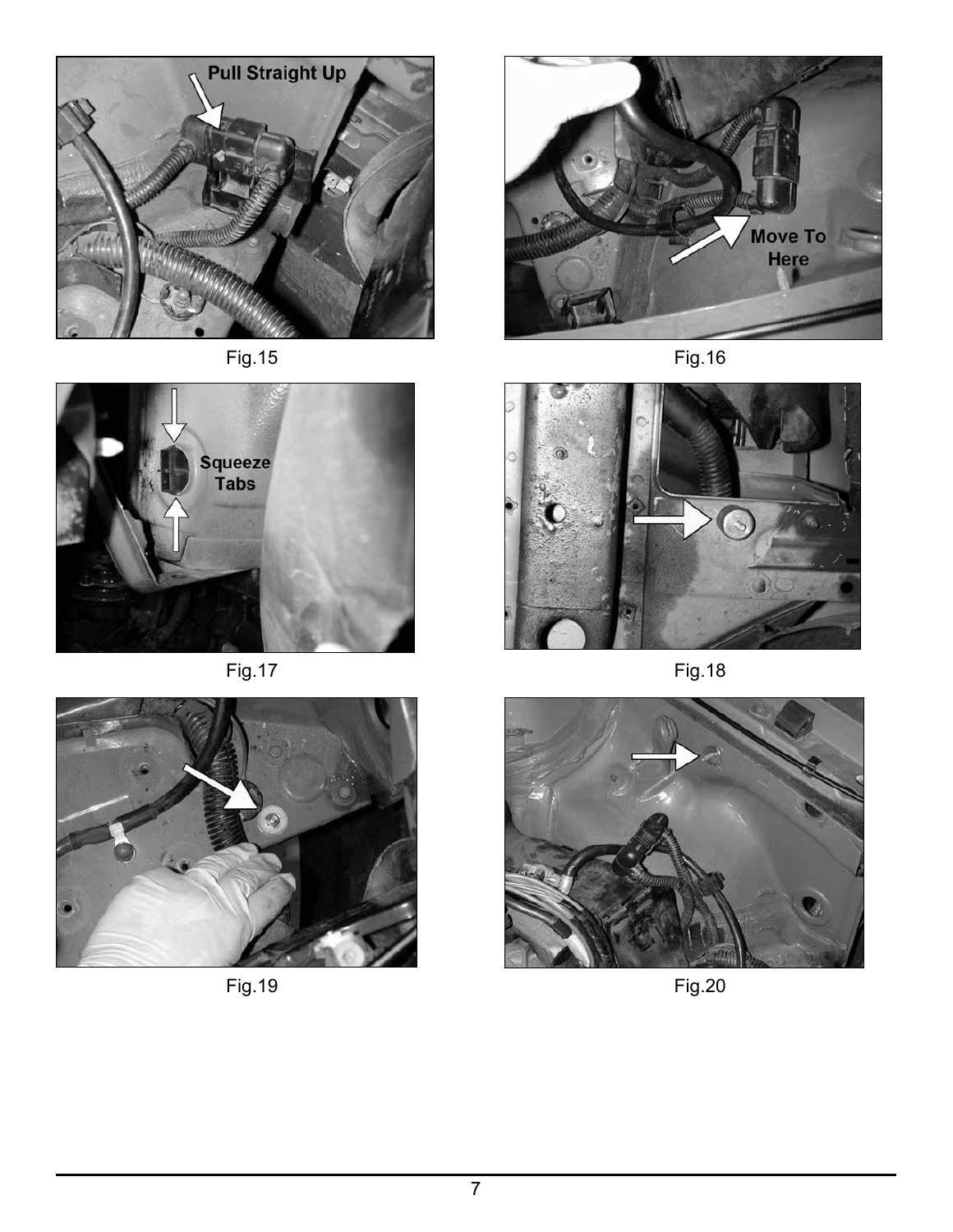









Factory air box system installed **AEM®** intake system installed